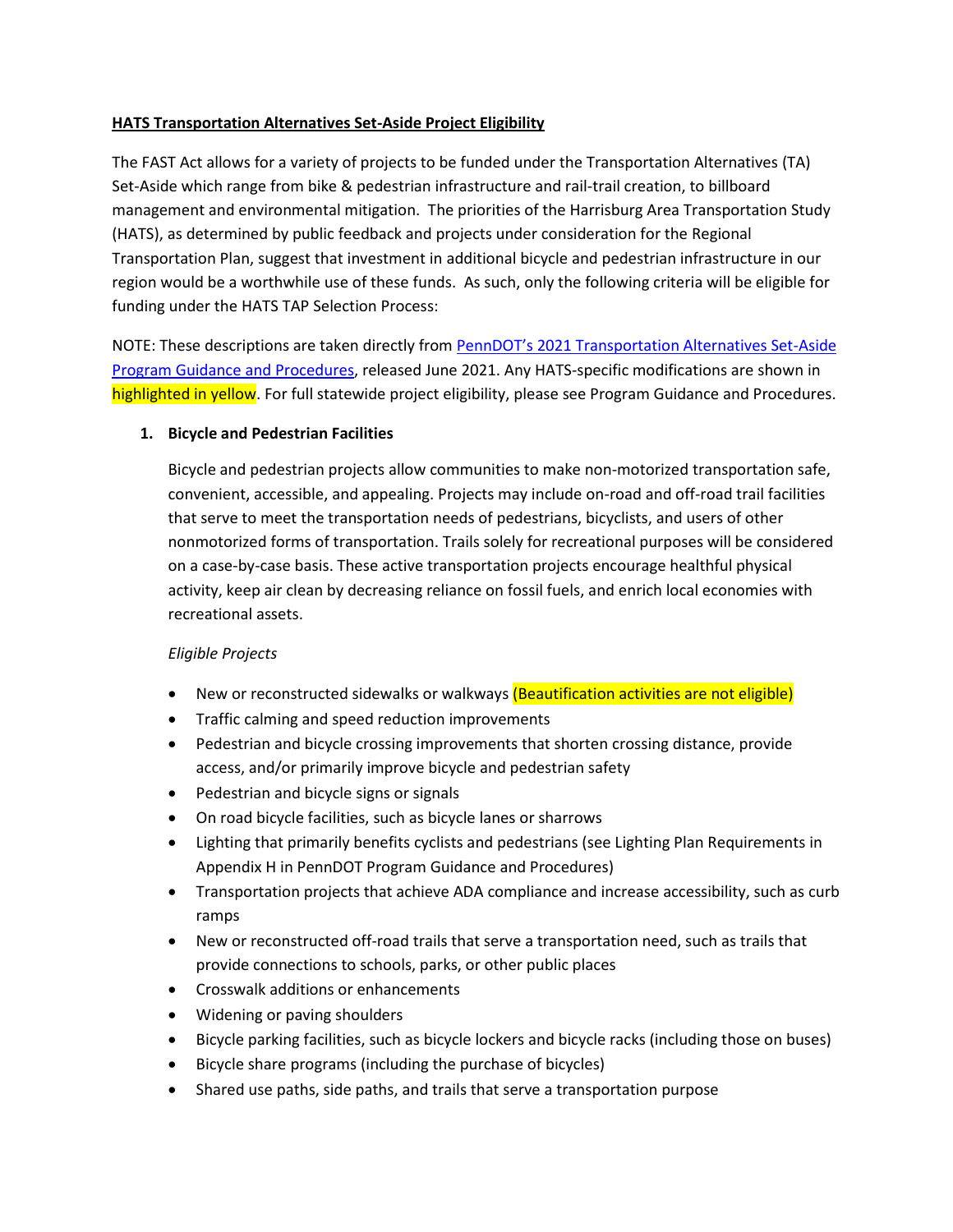- Bicycle and pedestrian bridges and underpasses
- Traffic realignments, road diets, or intersection changes that improve bicycle and pedestrian access or safety
- Rails with trails projects, which are adjacent to active (not abandoned) lines
- Safe Routes to School construction projects that align with the projects above

# **2. Conversion of Abandoned Railway Corridors to Trails**

Rail-trails help to expand travel and recreational opportunities within communities. Converted rail corridors make ideal trails because of their flat grade, long length, and intact right-of-way. Rail-trails, as these types of trails are called, help to encourage physical activity, and reduce air pollution.

TA Set-Aside funds can be used only for abandoned, rail banked or currently inactive rail lines; funds cannot be used to move or perform construction on active rail corridors.

Funding for this category may also be used solely for purchase of railroad right-of-way or property, as long as future development of a public facility is planned. See the Non-Construction Projects section of the PennDOT Program Guidance and Procedures.

## *Eligible Projects*

- Construction of multi-use trails within a railroad right-of-way
- Major reconstructions of multi-use trails within a railroad right-of-way
- Developing rail-with-trail projects, where there is an adjacent line that is no longer active
- Purchasing and converting unused railroad property for reuse as a trail

#### **3. Historic Preservation and Rehab of Historic Transportation Facilities**

The Historic Preservation and Rehabilitation of Historic Transportation Facilities category allows communities to rehabilitate and restore surface transportation facilities of historic significance. These rehabilitated facilities serve to educate the public and to provide communities with a unique sense of character that attracts tourists and generates a vibrant economic life.

Eligible projects must rehabilitate, restore, or improve interpretation of a historic transportation facility. Historic transportation facilities must be listed or eligible for listing on the National Register of Historic Places. The Pennsylvania State Historic Preservation Office (http://www.phmc.pa.gov/Preservation/Pages/default.aspx) can help determine which areas or structures are listed. Contact Elizabeth Rairigh at 717-705-4035 or [erairigh@pa.gov](mailto:erairigh@pa.gov) for assistance.

Structures and facilities include tunnels, bridges, trestles, embankments, rails or other guide ways, non-operational rolling stock, canal viaducts, tow paths and locks, stations, and other man-made surface transportation.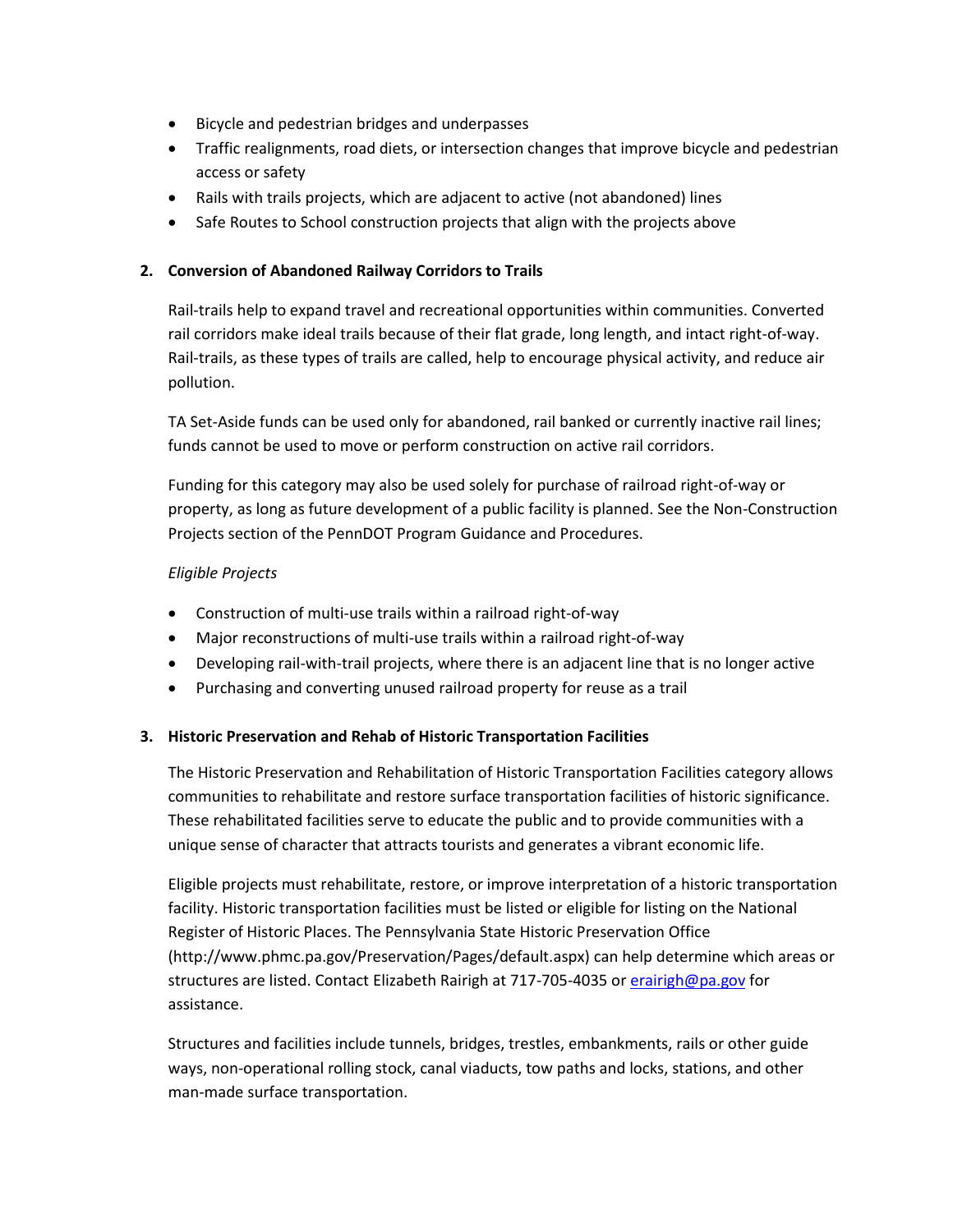## *Eligible Projects*

- Restoration and reuse of historic buildings with a strong link to transportation history
- Restoration and reuse of historic buildings for transportation related purposes
- **•** Interpretive displays at historic transportation related sites
- Access improvements to historic transportation related sites and buildings
- Restoration of railroad depots, bus stations, and lighthouses
- Rehabilitation of rail trestles, tunnels, bridges, and canals
- Increasing building accessibility, in accordance with ADA guidelines
- Heating or cooling systems only when deemed necessary for preservation of the historic structure; not for the comfort of guests or staff.

## *Ineligible Projects*

- The addition of new items to the facility, such as desks, cabinets, furniture or other amenities that would improve building aesthetics or operations
- Improvements that merely enhance operations (such as adding heating or cooling systems)
- Using funds for the sole purpose of replicating a historic building
- Operation (including staffing) of historic sites, welcome centers or transportation museums
- Maintenance of historic transportation facilities

The PennDOT Program Guidance and Procedures includes additional project and activity types eligible for statewide funds. Applicants within the HATS region for those project and activity types will still be accepted and considered for the statewide funds. Those applications will not, however, be considered for HATS allocation funds. For an application to be considered for HATS allocation funds, project and activity types must predominantly align with three listed above. Final determination will be made on a case-by-case basis by the RTP Implementation Work Group.